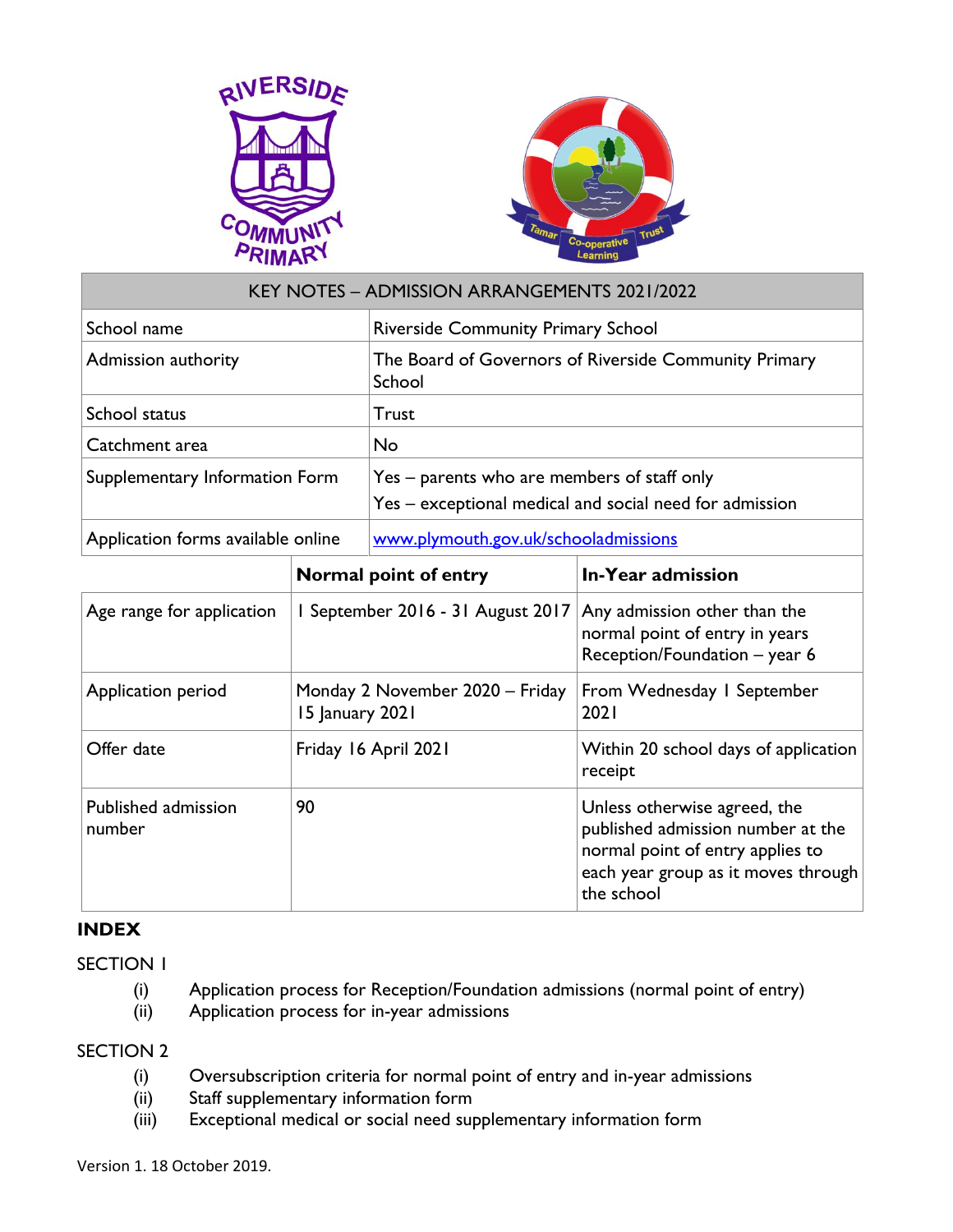# **ADMISSION CRITERIA: RIVERSIDE PRIMARY SCHOOL**

The Board of Governors of Riverside Primary School is the admission authority for Riverside Primary School. The admission authority will comply with provisions within the School Admissions Code and the School Appeals Code available at [www.gov.uk/government/publications/school-admissions-code--2.](http://www.gov.uk/government/publications/school-admissions-code--2)

The admission arrangements outlined within this document apply to Riverside Primary School in the 2020/2021 academic year.

# **SECTION 1**

# **(i) Reception/Foundation admissions (normal point of entry)**

The admission arrangements outlined in this section apply to children starting in the Reception/Foundation Year for the first time in 2021/2022. The published admission number (PAN) for this year group is 90. The close date for application is 15 January 2021. Allocation results will be notified on 16 April 2021. The school follows Plymouth City Council's coordinated primary admissions scheme available at [www.plymouth.gov.uk/schooladmissions.](http://www.plymouth.gov.uk/schooladmissions)

All applicants must:

- (i) Complete the Common Application Form available from, and returnable to their home local authority;
- (ii) In addition, applicants applying under criteria 2.2 below must complete the exceptional medical or social grounds supplementary information form and return it direct to the School Admissions Team, Plymouth City Council<sup>1</sup>;
- (iii) In addition, applicants applying under criteria 4 below must complete the staff supplementary information form and return it direct to the School Admissions Team, Plymouth City Council<sup>1</sup>.

### **(ii) In-Year admissions (admissions outside the normal point of entry)**

The admission arrangements outlined within this section apply to in-year admissions during the 2021/2022 academic year.

An In-Year admission is any entry to school other than at the normal point, for example, transferring school due to a house move or for other personal reason. Requests for admission to Reception made after the normal round of admissions – after 31 August 2021 – and requests for places in other year groups should be made direct to Plymouth City Council<sup>1</sup>.

With the exception of a child with an Education, Health and Care Plan (EHCP), all applications will be considered under Plymouth City Council's Fair Access Protocol.

Application should be made via Plymouth City Council<sup>1</sup> at [www.plymouth.gov.uk/schooladmissions.](http://www.plymouth.gov.uk/schooladmissions) Riverside Primary School follows Plymouth City Council's local coordinated in-year admissions scheme available at www.plymouth.gov.uk/schooladmissions.

All applicants must:

(i) Complete the Common Application Form available from and returnable to Plymouth City Council<sup>1</sup>;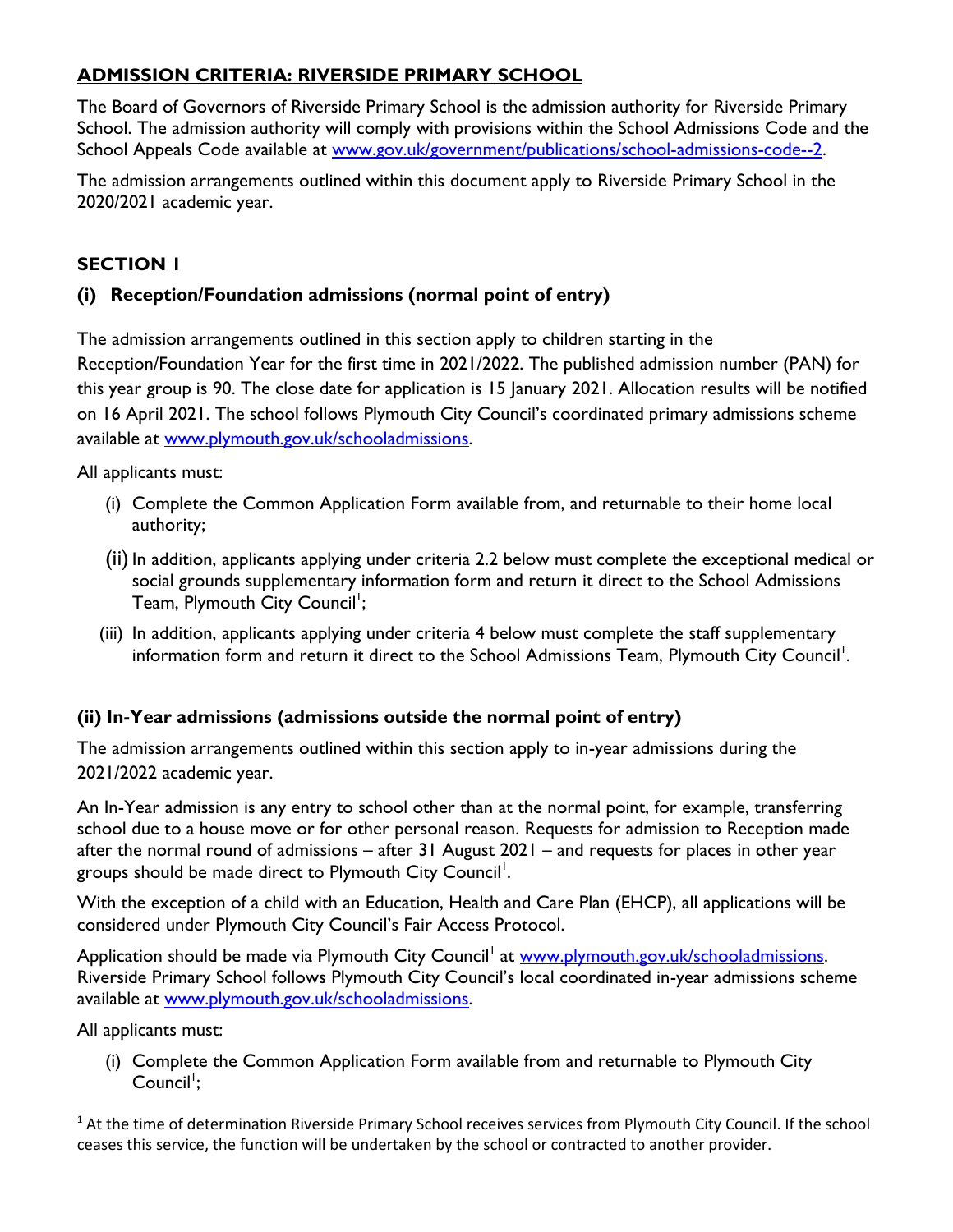- (ii) In addition, applicants applying under criteria 2.2 below must complete the exceptional medical or social grounds supplementary information form and return it direct to the School Admissions Team, Plymouth City Council<sup>1</sup>;
- (iii) In addition, applicants applying under oversubscription criteria 4 must complete the staff supplementary information form and return it direct to the School Admissions Team, Plymouth City Council<sup>'</sup>.

Unless otherwise agreed, the published admission number applies to each year group as it moves through the school. The close date for application is the end of each working day. Offers should be made within twenty school days of the application submission date.

# **SECTION 2**

**(i) Oversubscription criteria for Riverside Primary School for normal point of entry and in-year admissions**

A child with an Education, Health and Care Plan (EHCP) which names the school will be admitted.

At the normal point of entry, where there are fewer applicants than the PAN, all children will be admitted unless they can be offered a higher ranked preference. For in-year admissions where there is space in the school, all children will be admitted unless the school can demonstrate that admission would prejudice provision of efficient education or efficient use of resources.

In the event that the School is oversubscribed, the admission authority will apply the following oversubscription criteria in order of priority:

- 1. **Looked after children and all previously looked after children.** A 'looked after child' is a child who is (a) in the care of a local authority, or (b) being provided with accommodation by a local authority in the exercise of their social services functions (see the definition in Section 22(1) of the Children Act 1989) at the time of making an application to a school. Previously looked after children are children who were looked after, but ceased to be so because they were adopted (or became subject to a child arrangements order or special guardianship order).
- 2. **Children with exceptional medical or social need.** This category includes:
	- 2.1 Children who appear to have been in state care outside of England and ceased to be in state care as a result of being adopted. A child is regarded as having been in state care in a place outside of England if they were accommodated by a public authority, a religious organisation or any other provider of care whose sole purpose is to benefit society.
	- 2.2 Other children with an exceptional medical or social need for a place at this school. Applicants will only be considered under this heading if the parent/carer or their representative can demonstrate that only the preferred school can meet the exceptional medical or social needs of the child. . The need must be specific to the school: a child may have very challenging circumstances that require additional support but if that support could be provided at another school, there would be no exceptional need to attend this school. The exceptional need could be due to the parent/carer's circumstances. Evidence provided can be in the form of a testimony from a medical practitioner, social worker or other professional who can support the application on an 'exceptional' basis. Without satisfactory supporting evidence, we will not prioritise an application as demonstrating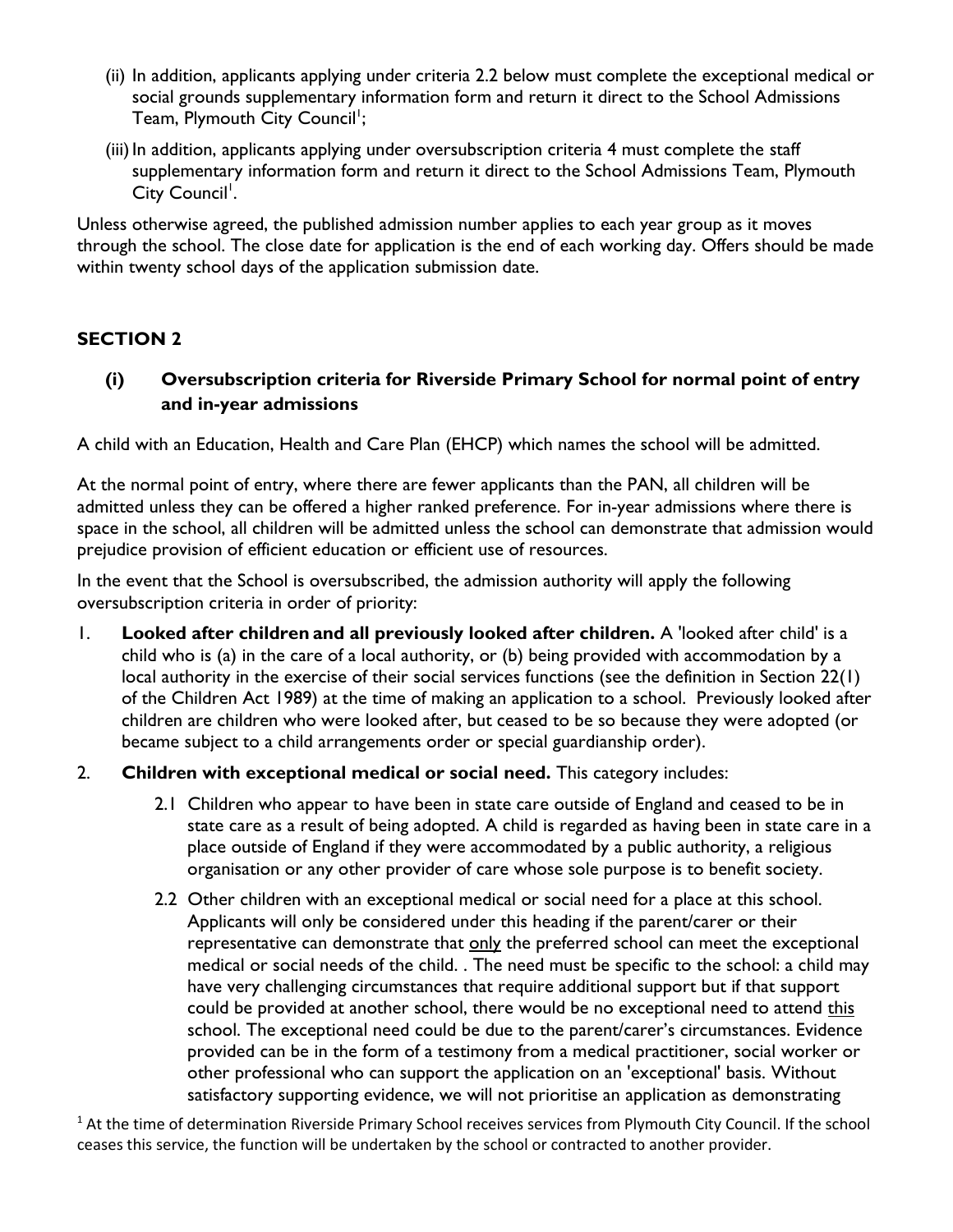exceptional need. It is not expected that a parent/carer would seek a claim under exceptional medical or social need for a school that is not the first ranked preference school.

Exceptional medical or social grounds could include, for example:

- a serious medical condition, which can be supported by medical evidence
- **a** a significant caring role for the child which can be supported by evidence from social services;

Exceptional need for admission here will not be accepted on the grounds that:

- a child may be separated from a friendship group;
- **P** parents wish to avoid a child from the current or previous setting;
- **EXECT** transport arrangements would have to be changed;
- $\blacksquare$  the child has a particular interest or ability in a subject or activity.
- 3. **Children with a sibling already attending this school at the time of admission** Children will be classed as siblings if they live in the same household in a single family unit. This includes for example, full, half, step, or adoptive brothers or sisters;
- 4. **Children whose parent/carer is a member of staff employed on a permanent contract at this school** for two or more years at the time at which the application for admission to the school is made or where the member of staff is recruited to fill a vacant post for which there is a demonstrable skill shortage evidenced by completion of the staff supplementary information form<sup>1</sup>. (This covers staff working at the school to which the application relates but does not include staff who work on the school site for other employers);
- 5. **Other children** not shown in a higher oversubscription criteria.

# **NOTES:**

**Admission out of the normal age group:** Places will normally be offered in the year group according to the child's date of birth but a parent may submit an application for a year group other than the child's chronological year group. A decision will be made on the basis of the circumstances of each case and in the best interests of the child concerned. This will include taking account of the parent's views; information about the child's academic, social and emotional development; where relevant, their medical history and the views of a medical professional; whether they have previously been educated out of their normal age group; and whether they may naturally have fallen into a lower age group if it were not for being born prematurely. The admission authority will also take into account the views of the Head Teacher of the school(s) concerned. Parents must not assume that the decision of one school will transfer with the child to a different school as the decision rests with the individual admission authority. Where a place is refused in a different year group but a place is offered in the school, there will be no right of appeal.

**Appeals:** In the event that an applicant is denied a place at the school, the parent/carer will have the right of appeal to an independent appeal panel. Information relating to the appeal process can be obtained from Plymouth City Council's School Admissions Team<sup>1</sup>.

**Fraudulent applications/withdrawal of allocated places:** The School Admissions Code allows an offer of a school place to be withdrawn if: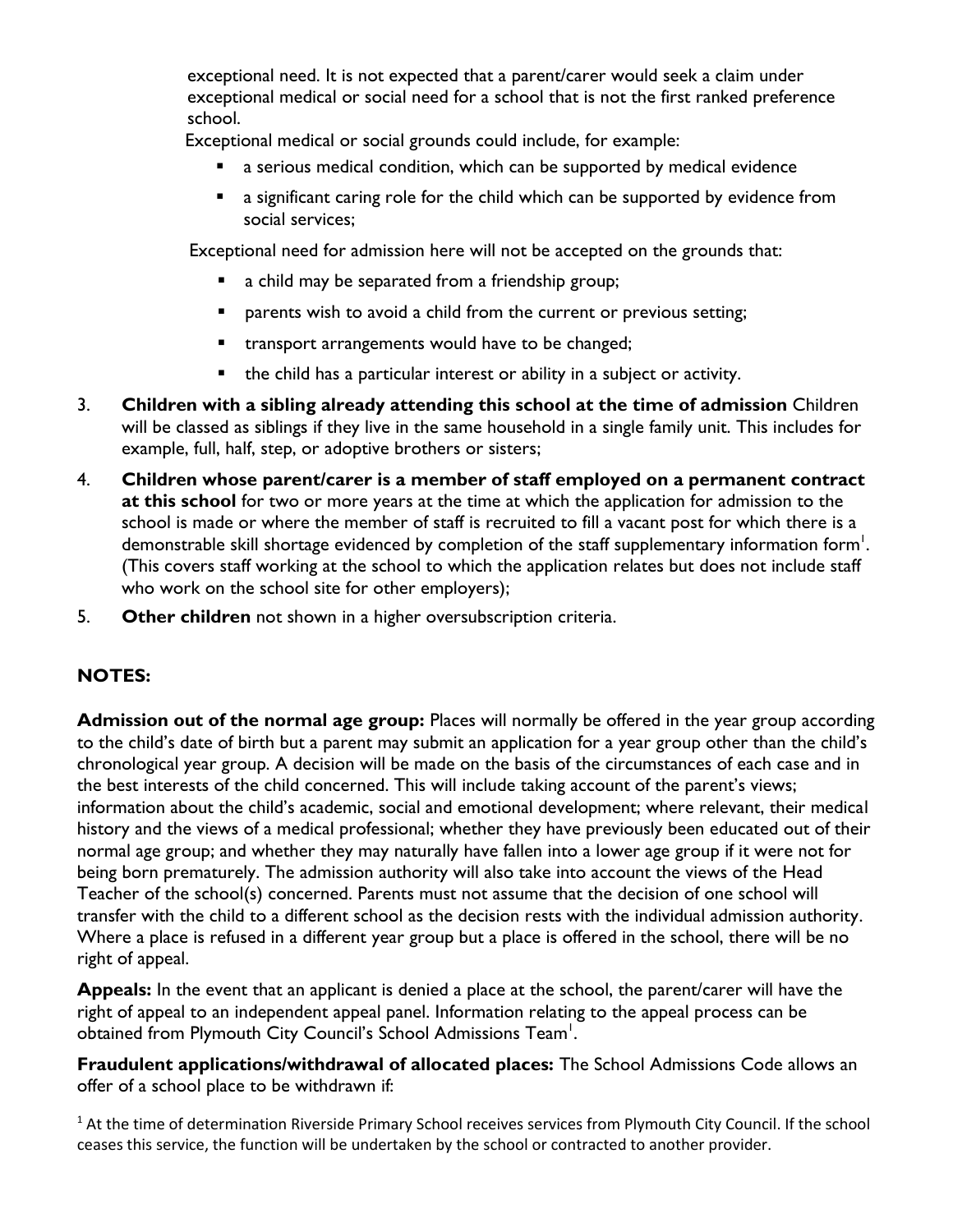- it has been offered in error or
- a parent has not responded within a reasonable period of time or
- it is established that the offer was obtained through a fraudulent or intentionally misleading application. An example of this would be knowingly using an incorrect home address for a child. In these cases the application would be considered using the information that the local authority believes to be correct, for example using the home address where the local authority considers that the child actually lives.

All suspected fraudulent applications will be investigated and if a case is found, it could lead to criminal prosecution.

**Home address:** Any allegations received by the admission authority of people providing false or accommodation addresses when applying for school places shall be fully investigated and, if found to be true, it could lead to a criminal prosecution and withdrawal of an allocated place. Schools have been advised by Plymouth City Council to ask parents/carers to provide proof of residence (for example utility bills) before admitting a child. Plymouth local authority (LA) will also carry out checks as appropriate<sup>!</sup>. A child's home address is defined as the address at which the child is normally resident or, where a child lives at more than one address, the address at which the child lives for the majority of the time. Where the home address is unclear, the Admission Authority will determine the appropriate address taking into account factors such as the address to which the Child Benefit Allowance or Child Tax Credit is payable, registration for medical services etc.

**Mode of study and start date:** There is a legal requirement that all children begin full time education by the beginning of the term following their fifth birthday, this is referred to as compulsory school age. Places are offered to children for admission at the beginning of the September term after the fourth birthday. That is before they reach compulsory school age.

Parents have a right to defer the date their child is admitted, or to take the place up part-time, until the child reaches compulsory school age. September 2021 is the earliest point for admission to the Reception class at a primary school but is not a compulsory start date. All parents can defer admission within the Reception year until the beginning of the term following their child's **fifth** birthday. This is a decision for the parent to make, taking all factors into account including the advice of educational professionals.

Those parents who decide that their child should defer must inform the Head Teacher. The place offered for their child **will be held open and will not be offered to another child**. Where a parent does not inform the Head Teacher that admission is to be deferred and does not admit the child in September, the place may be withdrawn and offered to another child.

For normal point of entry: the expected point of admission will be September 2021.

For in-year admissions: the expected point of admission will be within two weeks of the date of the allocation or within six weeks of the original application whichever is the later (unless other arrangements have been made with the school).

**Multiple births:** Defined as the birth of more than one baby from a single pregnancy. We understand that parents/carers would like to keep twins, triplets and other children of multiple birth together. Where the admission criteria is applied and it is not possible to offer places to all children of the same multiple birth family we would work with the family to find the best solution for them and their children. Should it transpire that it is not possible to offer place(s) to all children within that multiple birth, there will be a random ballot as set out in the School Admissions Code. This will be undertaken by an officer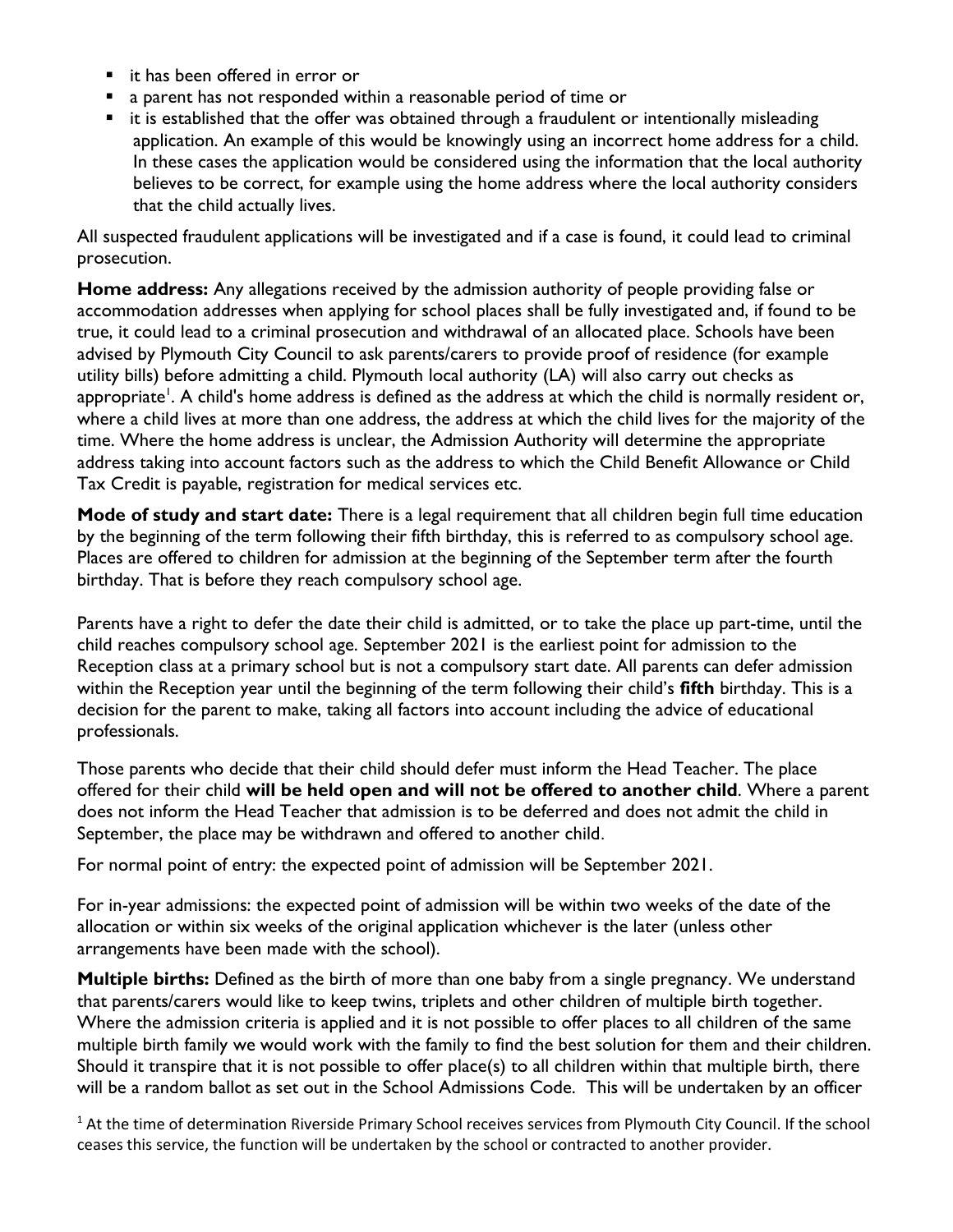of Plymouth City Council<sup>1</sup> by the operation of an electronic random number generator.

**Response:** Parents/carers must respond to an allocation of a school place within two weeks of the date of notification of availability of a school place. Response must be made to Plymouth City Council<sup>1</sup>. In the absence of a response, the offer may be revoked and the place may be reallocated to someone else. Parent/carers declining the offer of a place should notify the educational arrangements they plan to provide for their child.

**Tie Breaker:** Where we have to choose between two or more children in the same category as each other, then the nearer to the school the child lives - as measured by a straight line on the map using Plymouth City Council's electronic mapping system - the higher the priority. Measurement points will be from the spatial locator identified by the National Land and Property Gazetteer. The spatial locator is the address point based on a general internal point. Flats are therefore taken to be the same measurement point regardless of floor of location. If the tie-breaker is not sufficient to distinguish between applicants in a particular category, there will be a random ballot as set out in the School Admissions Code. This will be undertaken by an officer of Plymouth City Council<sup>1</sup> by the operation of an electronic random number generator.

**Waiting lists:** If a place cannot be offered at the preferred school at the normal point of entry, the child's name will automatically be added to the waiting list for any school ranked higher than the school allocated at the normal point of entry. Those on a waiting list and late applicants will be treated equally and placed on the same list. Waiting lists will be held in the order of the published admission criteria and will be maintained until the end of the summer holidays 2021 in respect of the normal point of entry. Any vacancies that arise will be allocated to the child at the top of the waiting list.

From 1 September 2021, the in-year admissions scheme applies and the waiting list procedure will change in that parent/carers will be asked if they wish their child to be added to a waiting list and to confirm their wish for their child to remain on a waiting list in order that the list can be kept up to date.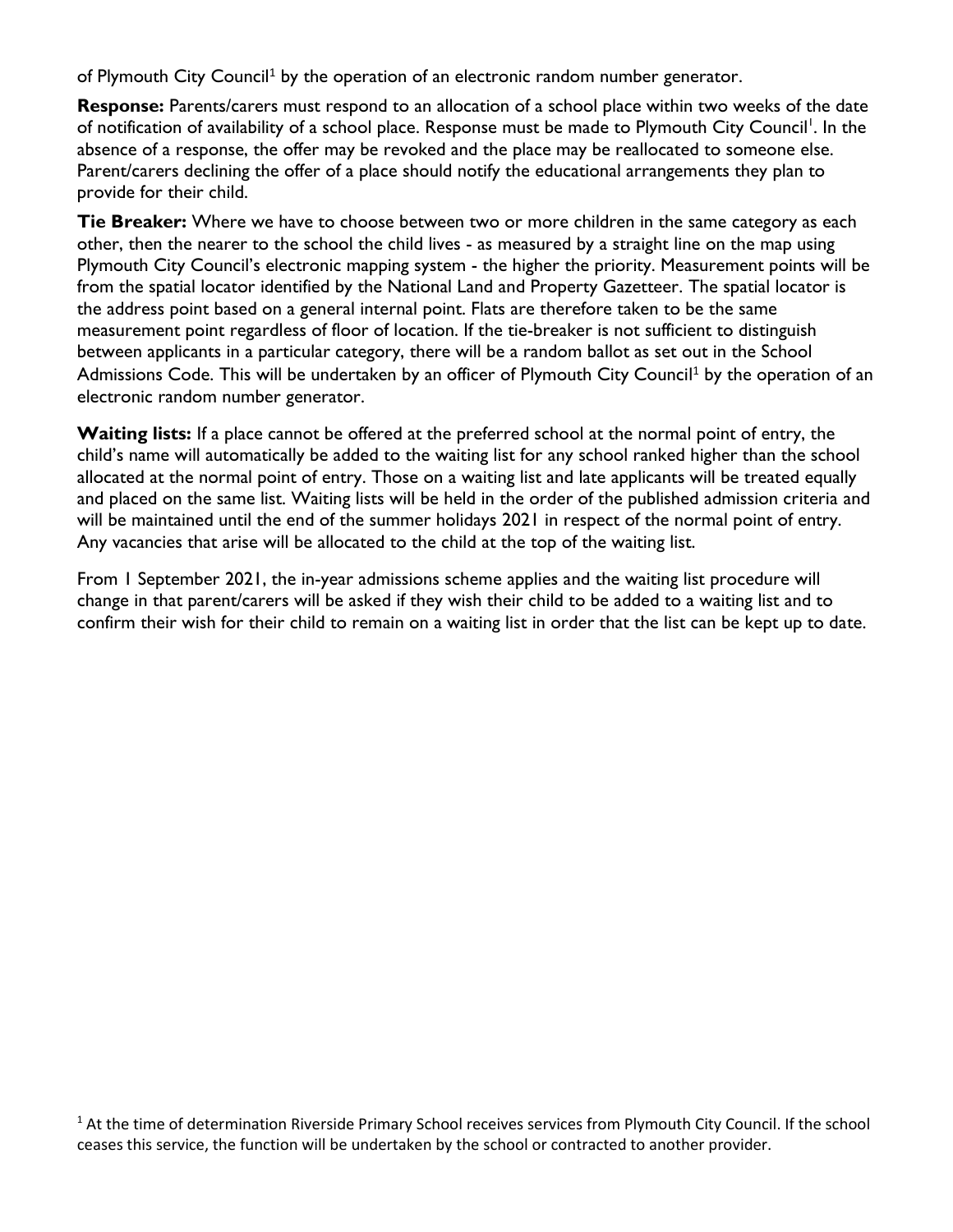# **(ii) STAFF SUPPLEMENTARY INFORMATION FORM 2021/2022**

Please note this is a supplementary information form for administration purposes only and is not an application form. It will be used to rank a submitted application according to the published admission criteria.

## **Only complete this form if you are:**

- **a) A member of staff employed on a permanent contract by the school (and working at the school applied for) for two or more years at the time at which the application for admission to the school is made;**
- **or**
- **b) A member of staff recruited to fill a vacant post for which there is a demonstrable skill shortage.**

If you are applying under a) or b) above, you need to take this form to the school of employment for the school to complete part B. You then need to return the completed form by 15 January 2021 to be included in the normal point of entry allocations made on 16 April 2021. Forms received after this date will still be considered but will not be included within the first allocation round. For an in-year admission to any year group, the form should be submitted with the application form. Return the form to: School Admissions Team, Education, Participation and Skills, Plymouth City Council, Windsor House, Tavistock Road Plymouth, PL6 5UF.

| Child's full name:                      |  |
|-----------------------------------------|--|
| Date of birth:                          |  |
| Member of staff employed by the school: |  |
| Name of school of employment:           |  |
| Name of parent/carer:                   |  |
| Relationship to child:                  |  |
| Signature:                              |  |
| Date:                                   |  |

### **Part A - To be completed by the parent/carer**

### **Data Protection**

The information collected on this form will be processed and may be stored electronically by the school in compliance with the Data Protection Act. The data may be shared with Plymouth City Council or other agents of the school, but only for administrative or other service provision purposes and with Government Departments where there is a legal requirement to do so. In accordance with the School Admissions Code, should information given be found to be fraudulent then the offer of a school place can be withdrawn. If you would like further information about Data Protection, please contact the school. By signing or submitting this form you acknowledge that you have read, understood and agreed to this data processing.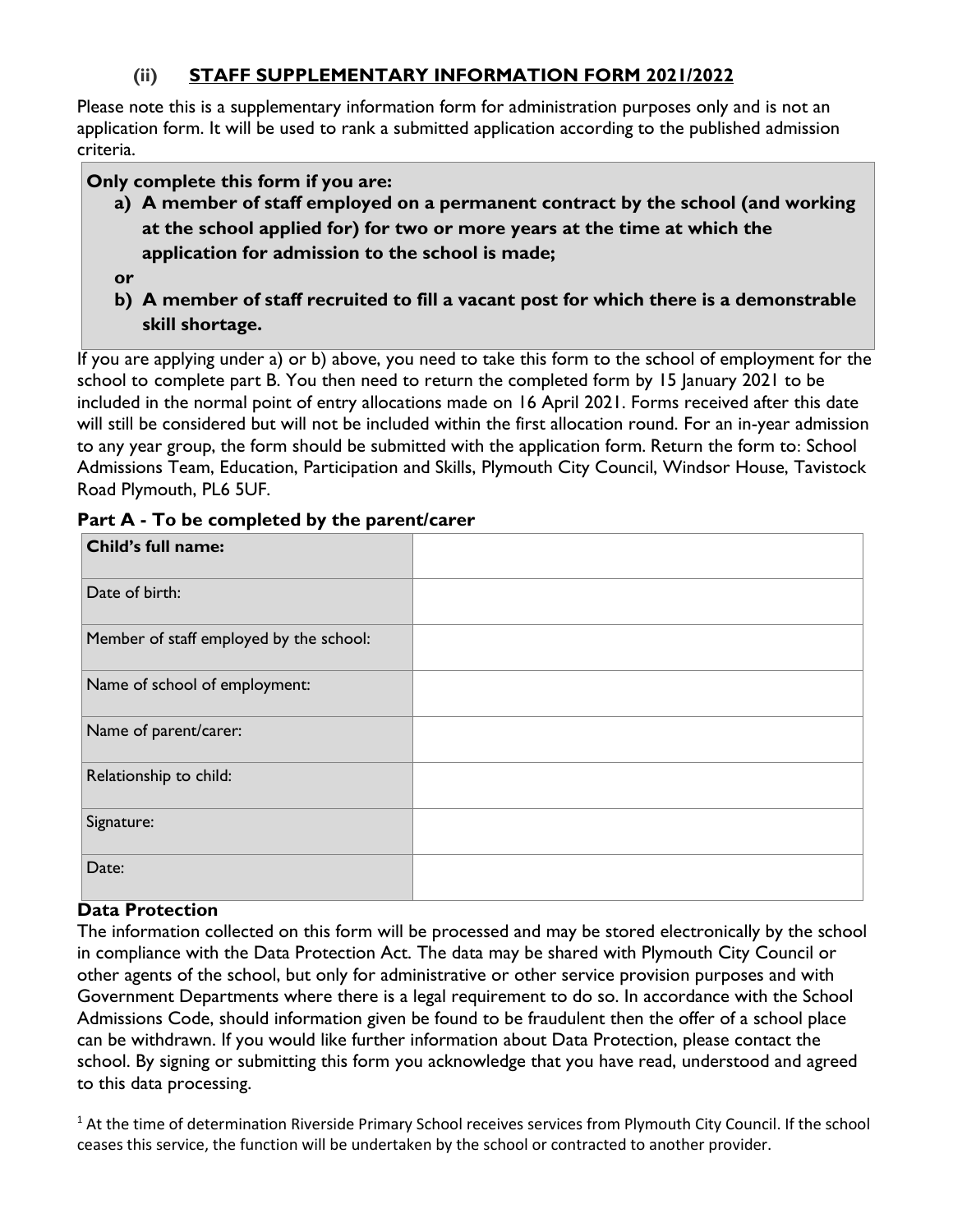### **PART B - To be completed by the school of employment**

| Child's full name:                                                        |                                                                                                                                                                                                                                            |                                                                                                                           |
|---------------------------------------------------------------------------|--------------------------------------------------------------------------------------------------------------------------------------------------------------------------------------------------------------------------------------------|---------------------------------------------------------------------------------------------------------------------------|
| Date of birth:                                                            |                                                                                                                                                                                                                                            |                                                                                                                           |
| Name of member of staff employed by the<br>school:                        |                                                                                                                                                                                                                                            |                                                                                                                           |
| The above named member of staff is<br>employed in the following capacity: | A member of staff employed<br>on a permanent contract by<br>the school (and working at the<br>school applied for) for two or<br>more years at the time at<br>which the application for<br>admission to the school is<br>made<br>$\Box$ Yes | A member of staff recruited to<br>fill a vacant post for which<br>there is a demonstrable skill<br>shortage<br>$\top$ Yes |
| Name of school:                                                           |                                                                                                                                                                                                                                            |                                                                                                                           |
| Name of person completing the form:                                       |                                                                                                                                                                                                                                            |                                                                                                                           |
| Position held in school:                                                  |                                                                                                                                                                                                                                            |                                                                                                                           |
| Signature:                                                                |                                                                                                                                                                                                                                            |                                                                                                                           |
| Date:                                                                     |                                                                                                                                                                                                                                            |                                                                                                                           |
| Telephone number:                                                         |                                                                                                                                                                                                                                            |                                                                                                                           |
| School stamp:                                                             |                                                                                                                                                                                                                                            |                                                                                                                           |

### **Data Protection**

The information collected on this form will be processed and may be stored electronically by the school in compliance with the Data Protection Act. The data may be shared with Plymouth City Council or other agents of the school, but only for administrative or other service provision purposes and with Government Departments where there is a legal requirement to do so. In accordance with the School Admissions Code, should information given be found to be fraudulent then the offer of a school place can be withdrawn. If you would like further information about Data Protection, please contact the school. By signing or submitting this form you acknowledge that you have read, understood and agreed to this data processing.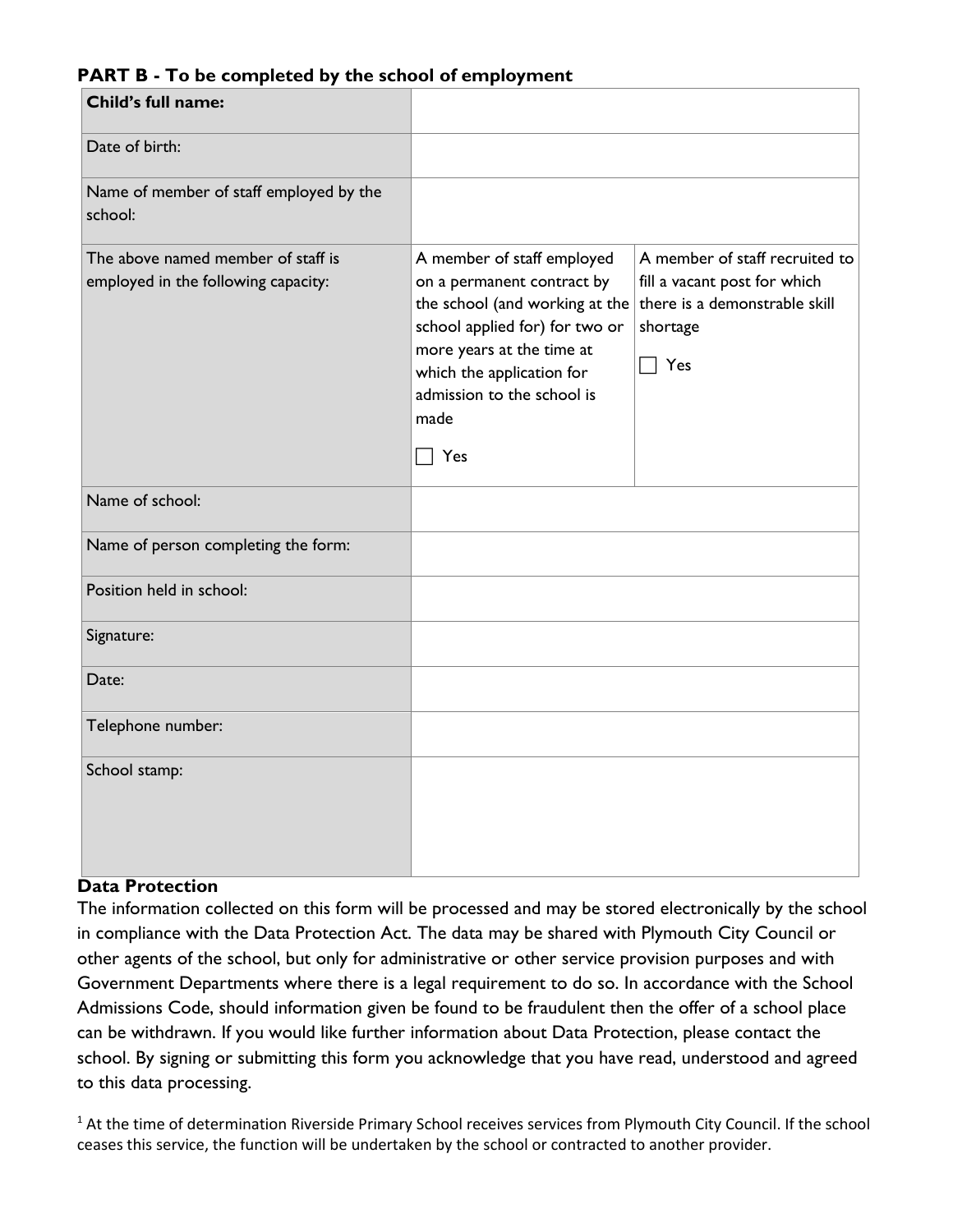# **(iii) EXCEPTIONAL MEDICAL OR SOCIAL NEED FOR ADMISSION SUPPLEMENTARY INFORMATION FORM 2021/2022**

Please note this is a supplementary information form for administration purposes only and is not an application form. It will be used to rank a submitted application according to the published admission criteria.

### **Only complete this form if you are seeking admission priority on the grounds of exceptional need.**

If you wish us to consider whether your child has exceptional medical or social need to attend this school (criteria 2.2) you must submit independent professional evidence which explains clearly why it is essential to attend this school and no other school. Please make sure that you have read the description of exceptional medical or social need in the admission policy for the school.

You will need to return the completed form and evidence by 15 January 2021 to be included in the primary normal point of entry allocations made on 16 April 2021. Forms received after this date will still be considered but will not be included within the first allocation round. For an in-year admission to any year group the form and evidence should be submitted with the application form.

Return the form to: School Admissions Team, Education, Participation and Skills, Plymouth City Council, Windsor House, Tavistock Road Plymouth, PL6 5UF.

| <b>Child's full name:</b>                                                                             |  |
|-------------------------------------------------------------------------------------------------------|--|
| Date of birth:                                                                                        |  |
| School applied for:                                                                                   |  |
| Nature of the supporting evidence that you<br>are submitting, provided by a relevant<br>professional: |  |
|                                                                                                       |  |

### **To be completed by the parent/carer**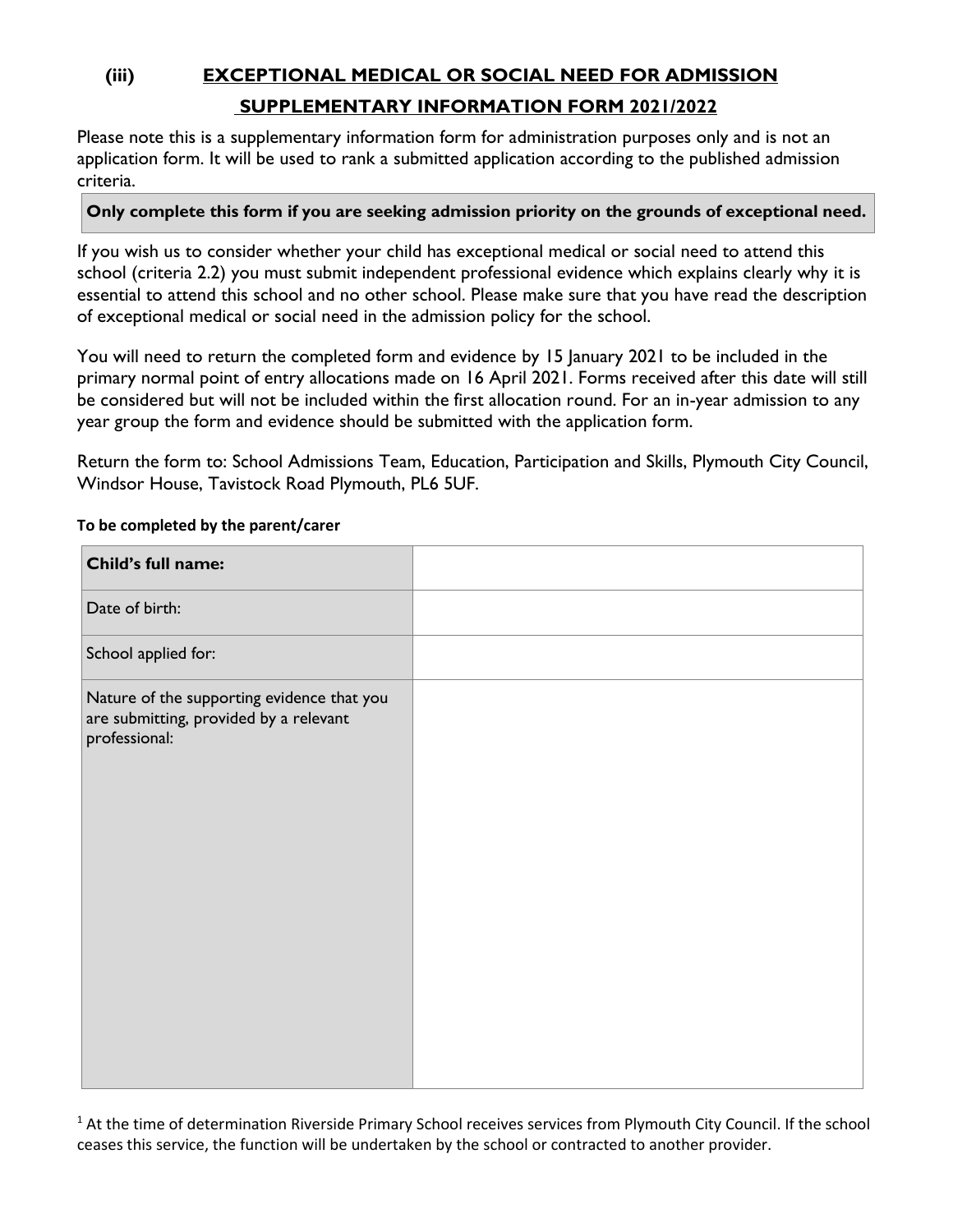| Evidence is attached:                                                              | Yes<br>No |
|------------------------------------------------------------------------------------|-----------|
| Name(s) and organisations of the<br>professional(s) providing supporting evidence: |           |
| Name of parent/carer:                                                              |           |
| Relationship to child:                                                             |           |
| Signature:                                                                         |           |
| Date:                                                                              |           |

### **Data Protection**

The information collected on this form will be processed and may be stored electronically by the school in compliance with the Data Protection Act. The data may be shared with Plymouth City Council or other agents of the school, but only for administrative or other service provision purposes and with Government Departments where there is a legal requirement to do so. In accordance with the School Admissions Code, should information given be found to be fraudulent then the offer of a school place can be withdrawn. If you would like further information about Data Protection, please contact the school. By signing or submitting this form you acknowledge that you have read, understood and agreed to this data processing.